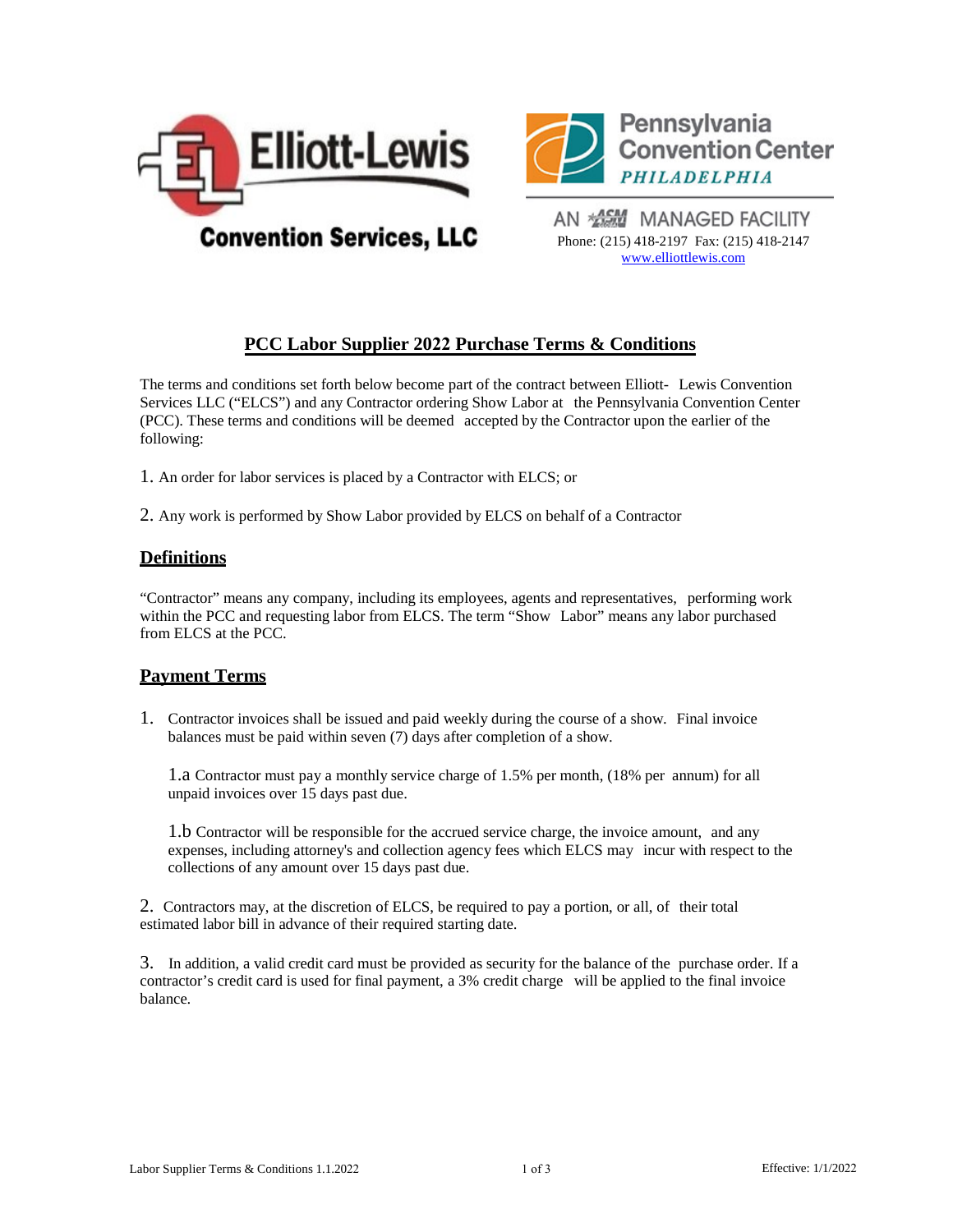4. It is the Contractor's responsibility to review, then approve or dispute, their Show Labor time sheets on a daily basis during a show including set-up and break-down. If for any reason this on-site review does not occur, a contractor waives its right to dispute any incurred labor charges on post-show basis.

5. Initial labor call estimates are for planning purposes only. Contractors are ultimately responsible for the payment of all labor assigned to the show. Any disputes related to the amount of labor provided must be addressed prior to close of the show.

6. All outstanding account balances from a completed labor order arising from activity at the PCC must be paid in full prior to the initiation, or implementation, of any new labor order at the PCC.

7. At the sole discretion of ELCS, Contractors may be required to provide a Payment Bond or a Letter of Credit prior to delivery of any Show Labor.

# **Indemnification**

Contractor hereby releases all claims based in any way on alleged damage to property or injury or death to persons that Contractor or its employees or Show Labor might have against ELCS, SMG and their related entities including their parents, subsidiaries and other related companies at any level, SMG, the Pennsylvania Convention Center Authority and the City of Philadelphia and all of their employees, agents, servants, officers or shareholders (hereinafter "Released and Indemnified parties") arising out of Contractor's actions, duties, or presence at PCC. Contractor, to the fullest extent permitted by law, agrees to defend, indemnify and hold harmless the Released and Indemnified Parties from any claim, action, demand, judgment, fine or costs arising from or based on alleged damage to property or injury or death to a person or persons (including attorneys fees), or other claims for damages, that occur or are alleged to have occurred as a result or arising out of Contractor's operations or obligations under this agreement or presence at PCC, including, but not limited to, claims, injuries, or losses caused or alleged to be caused in whole or in part by the negligence, act or omission of the Released and Indemnified Parties. The Contractor's obligations hereunder shall not be limited by the provision of any Workers Compensation Act, or similar statute, including, but not limited to the Pennsylvania Worker's Compensation Act, and Contractor hereby waives of any immunities or other defenses provided by any Worker's Compensation Act. Contractor's indemnity obligations shall survive the termination of this agreement.

## **Credit References**

Credit references are required upon request. Upon evaluation of a contractor's credit worthiness, the above payment terms may be modified at the sole discretion of ELCS.

## **Insurance Requirements**

All Contractors, at their sole cost and expense, are required to maintain through the term of this contract comprehensive general liability insurance with the following minimum coverage limits:

Commercial general liability with comprehensive coverage for premises/operations, product/completed operations, broad form property damage, bodily injury, personal injury and liability and blanket contractual liability with limits of \$1,000,000 per occurrence, and general aggregate of \$2,000,000. Fire Damage (Any one fire) \$100,000 Medical Expenses (Any one person) \$5,000

Each comprehensive general liability insurance policy shall name as additional insureds on a primary, noncontributory basis:

"Elliott-Lewis Convention Services LLC, SMG and their related entities including their parents, subsidiaries and related companies at any level; The Pennsylvania Convention Center Authority and the City of Philadelphia."